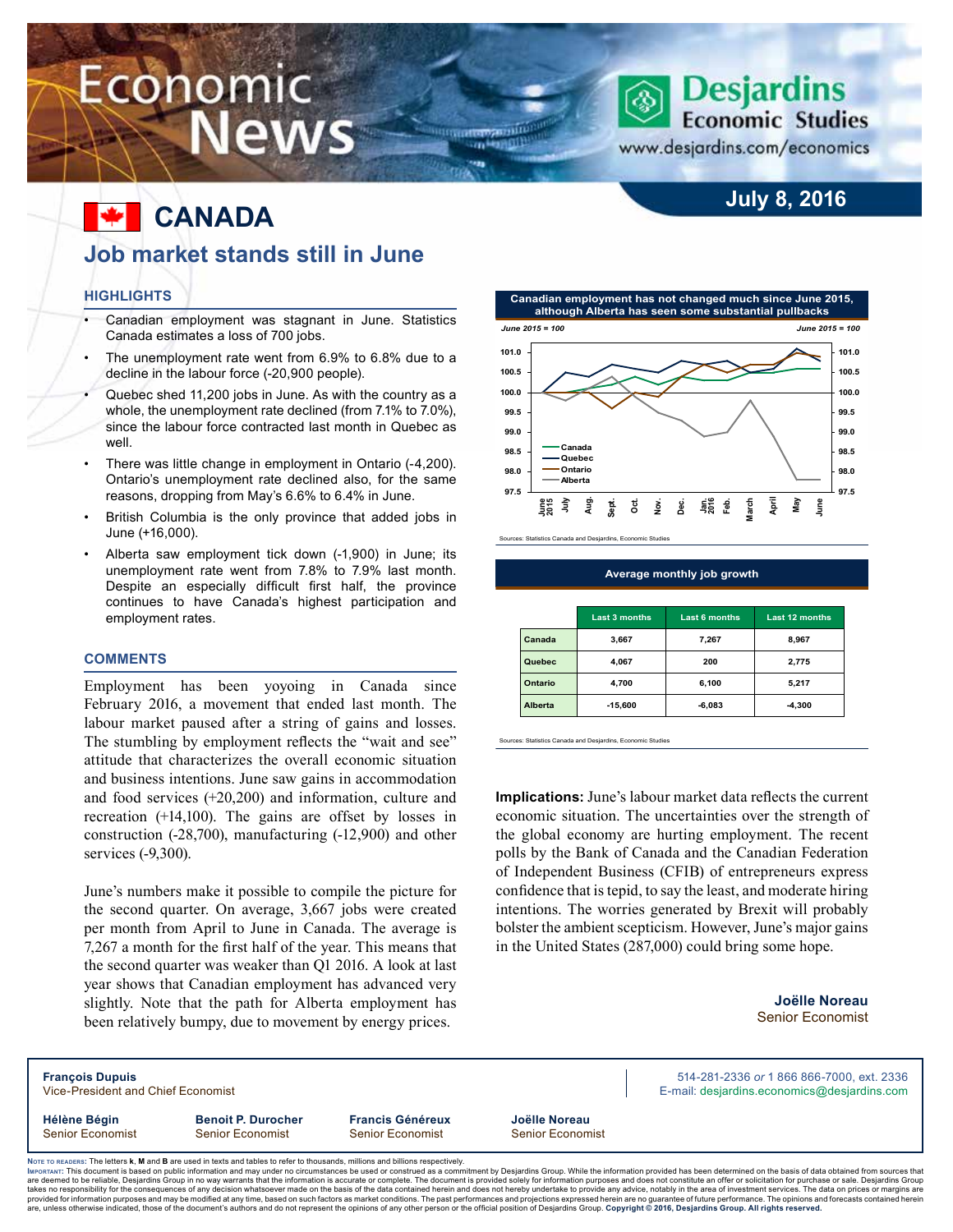### **REFERENCE TABLES OF LABOUR MARKET**

## **Desjardins**<br>Economic Studies ◈

www.desjardins.com/economics

### **July 8, 2016**

|                |                                  |         |                                                  | Variation by sector - June 2016    |           |           |
|----------------|----------------------------------|---------|--------------------------------------------------|------------------------------------|-----------|-----------|
|                | <b>GAINING Sectors</b>           |         | <b>Balance</b>                                   | <b>LOSING Sectors</b>              | Balance   |           |
|                |                                  | 1 month | 1 year                                           |                                    | 1 month   | 1 year    |
| <b>CANADA</b>  | Accomodation and food services   | 20,200  | 12,000                                           | Construction                       | $-28,700$ | 6,800     |
|                | Information, culture and recrea. | 14,100  | 43,800                                           | Manufacturing                      | $-12,900$ | $-30,300$ |
|                | Trade                            | 12,500  | $-9,800$<br>2,200<br><b>Educational services</b> |                                    |           |           |
|                | Prof. and scient. services       | 10,000  | 46,300                                           | Others services                    | $-9,300$  | 23,200    |
|                |                                  |         |                                                  |                                    |           |           |
| <b>QUEBEC</b>  | Accomodation and food services   | 11,200  | 15,100                                           | <b>Educational services</b>        | $-11,100$ | $-15,500$ |
|                | Information, culture and recrea. | 6,100   | 11,400                                           | Health care                        | $-9,600$  | $-2,500$  |
|                | Transportation and warehousing   | 5,600   | $-1,700$                                         | Bus., build. and other supp. serv. | $-7,000$  | 18,200    |
|                | Trade                            | 4,300   | -7,200                                           | Manufacturing                      | $-5,600$  | 3,800     |
|                |                                  |         |                                                  |                                    |           |           |
| <b>ONTARIO</b> | Information, culture and recrea. | 13,900  | 18,200                                           | Manufacturing                      | $-9,000$  | $-1,200$  |
|                | Trade                            | 10,600  | $-17,600$                                        | Construction                       | $-7,800$  | 12,000    |
|                | Prof. and scient. services       | 7,300   | 22,100                                           | <b>Public administration</b>       | $-7,600$  | 8,900     |
|                | Health care                      | 6,700   | 22,400                                           | Accomodation and food services     | $-7,500$  | 10,700    |
|                |                                  |         |                                                  |                                    |           |           |
|                | Source: LFS, Statistics Canada   |         |                                                  |                                    |           |           |

| <b>Labour Market</b>                           |                |                  |                     |          |              |          |           |  |  |  |  |
|------------------------------------------------|----------------|------------------|---------------------|----------|--------------|----------|-----------|--|--|--|--|
| June                                           |                | <b>NUMBER OF</b> | <b>JOB CREATION</b> |          |              |          |           |  |  |  |  |
| 2016                                           |                | <b>EMPLOYEES</b> | in numbers          |          |              |          |           |  |  |  |  |
|                                                |                | June             | Last                | Last     | <b>Since</b> | Last     | Last year |  |  |  |  |
| Seasonally adjusted data                       |                | 2016             | month               | 3 months | december     | year     | in $%$    |  |  |  |  |
|                                                | Canada         | 18,054,500       | $-700$              | 11,000   | 43,600       | 107,600  | 0.6%      |  |  |  |  |
| <b>TOTAL JOBS</b>                              | Quebec         | 4,110,800        | $-11,200$           | 12,200   | 1,200        | 33,300   | 0.8%      |  |  |  |  |
|                                                | <b>Ontario</b> | 7,002,700        | $-4,200$            | 14,100   | 36,600       | 62,600   | 0.9%      |  |  |  |  |
|                                                | Canada         | 3,608,700        | $-27,900$           | 10,700   | 6,400        | $-400$   | 0.0%      |  |  |  |  |
| <b>PUBLIC SECTOR</b><br><b>EMPLOYEES</b>       | Quebec         | 880,900          | $-9,300$            | 4,300    | $-9,600$     | $-7,600$ | $-0.9%$   |  |  |  |  |
|                                                | Ontario        | 1,307,400        | $-12,200$           | 6,200    | 30,600       | 13,300   | 1.0%      |  |  |  |  |
|                                                | Canada         | 11,666,300       | $-10.500$           | $-1.500$ | 74.700       | 61.900   | 0.5%      |  |  |  |  |
| <b>PRIVATE SECTOR</b><br><b>EMPLOYEES</b>      | Quebec         | 2,664,700        | $-11,200$           | $-7,900$ | 12,400       | 35,900   | 1.4%      |  |  |  |  |
|                                                | Ontario        | 4,590,700        | $-18,900$           | 6,200    | 21,300       | 16,100   | 0.4%      |  |  |  |  |
|                                                | Canada         | 2,779,400        | 37,700              | 1,700    | $-37,500$    | 46,100   | 1.7%      |  |  |  |  |
| SELF-EMPLOYED                                  | Quebec         | 565,100          | 9,200               | 15,700   | $-1,700$     | 5,000    | 0.9%      |  |  |  |  |
|                                                | Ontario        | 1,104,600        | 26,800              | 1,700    | $-15,200$    | 33,200   | 3.1%      |  |  |  |  |
| Source: Statistics Canada, Labour Force Survey |                |                  |                     |          |              |          |           |  |  |  |  |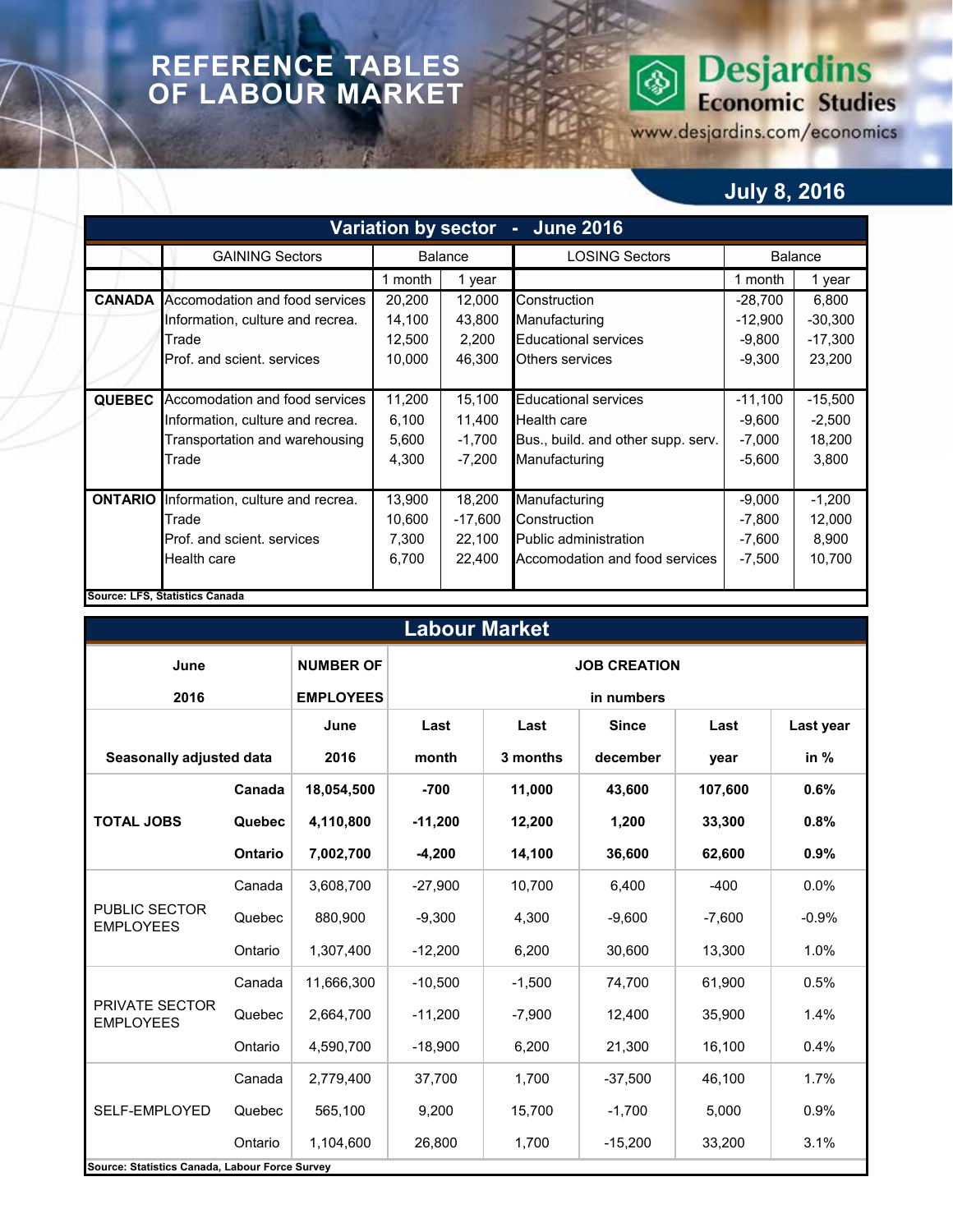

**2**

|         | <b>Labour Market - Recent trends</b>                        |           |                       |           |                                 |           |               |            |           |  |  |
|---------|-------------------------------------------------------------|-----------|-----------------------|-----------|---------------------------------|-----------|---------------|------------|-----------|--|--|
|         |                                                             |           |                       |           | <b>Seasonally adjusted data</b> |           |               |            |           |  |  |
|         |                                                             |           |                       |           | Labour                          | Variation |               |            | Unemploy- |  |  |
|         | <b>Employment</b>                                           |           | Job creation in last: |           | Force                           | over      | Participation | Employment | ment      |  |  |
|         | in numbers                                                  | 1 month   | 3 months              | 12 months | <b>Numbers</b>                  | 1 month   | rate          | rate       | rate      |  |  |
| Canada  |                                                             |           |                       |           |                                 |           |               |            |           |  |  |
| 2015.06 | 17,946,900                                                  | 200       | 33,000                | 176,400   | 19,256,700                      | 900       | 65.8%         | 61.3%      | 6.8%      |  |  |
| 2015.07 | 17,951,900                                                  | 5,000     | 54,500                | 156,700   | 19,269,200                      | 12,500    | 65.8%         | 61.3%      | 6.8%      |  |  |
| 2015.08 | 17,972,100                                                  | 20,200    | 25,400                | 190,800   | 19,325,700                      | 56,500    | 65.9%         | 61.3%      | 7.0%      |  |  |
| 2015.09 | 17,977,900                                                  | 5,800     | 31,000                | 159,100   | 19,342,000                      | 16,300    | 65.9%         | 61.2%      | 7.1%      |  |  |
| 2015.10 | 18,021,000                                                  | 43,100    | 69,100                | 142,400   | 19,376,400                      | 34,400    | 66.0%         | 61.3%      | 7.0%      |  |  |
| 2015.11 | 17,988,100                                                  | $-32,900$ | 16,000                | 124,800   | 19,351,900                      | $-24,500$ | 65.8%         | 61.2%      | 7.0%      |  |  |
| 2015.12 | 18,010,900                                                  | 22,800    | 33,000                | 155,400   | 19,397,300                      | 45,400    | 65.9%         | 61.2%      | 7.1%      |  |  |
| 2016.01 | 18,005,200                                                  | $-5,700$  | $-15,800$             | 125,500   | 19,395,500                      | $-1,800$  | 65.9%         | 61.2%      | 7.2%      |  |  |
| 2016.02 | 18,002,900                                                  | $-2,300$  | 14,800                | 117,900   | 19,413,300                      | 17,800    | 65.9%         | 61.1%      | 7.3%      |  |  |
| 2016.03 | 18,043,500                                                  | 40,600    | 32,600                | 129,600   | 19,428,400                      | 15,100    | 65.9%         | 61.2%      | 7.1%      |  |  |
| 2016.04 | 18,041,400                                                  | $-2,100$  | 36,200                | 144,000   | 19,424,600                      | $-3,800$  | 65.8%         | 61.1%      | 7.1%      |  |  |
| 2016.05 | 18,055,200                                                  | 13,800    | 52,300                | 108,500   | 19,401,700                      | $-22,900$ | 65.7%         | 61.1%      | 6.9%      |  |  |
| 2016.06 | 18,054,500                                                  | $-700$    | 11,000                | 107,600   | 19,380,800                      | $-20,900$ | 65.5%         | 61.0%      | 6.8%      |  |  |
| Quebec  |                                                             |           |                       |           |                                 |           |               |            |           |  |  |
| 2015.06 | 4,077,500                                                   | $-26,300$ | $-20,800$             | 21,800    | 4,431,800                       | $-12,100$ | 64.8%         | 59.6%      | 8.0%      |  |  |
| 2015.07 | 4,096,800                                                   | 19,300    | $-13,100$             | 40,100    | 4,437,600                       | 5,800     | 64.8%         | 59.9%      | 7.7%      |  |  |
| 2015.08 | 4,095,100                                                   | $-1,700$  | $-8,700$              | 35,800    | 4,449,800                       | 12,200    | 65.0%         | 59.8%      | 8.0%      |  |  |
| 2015.09 | 4,106,400                                                   | 11,300    | 28,900                | 42,800    | 4,448,700                       | $-1,100$  | 64.9%         | 59.9%      | 7.7%      |  |  |
| 2015.10 | 4,100,400                                                   | $-6,000$  | 3,600                 | 43,400    | 4,438,600                       | $-10,100$ | 64.7%         | 59.8%      | 7.6%      |  |  |
| 2015.11 | 4,098,100                                                   | $-2,300$  | 3,000                 | 26,700    | 4,429,100                       | $-9,500$  | 64.6%         | 59.7%      | 7.5%      |  |  |
| 2015.12 | 4,109,600                                                   | 11,500    | 3,200                 | 48,600    | 4,459,800                       | 30,700    | 65.0%         | 59.9%      | 7.9%      |  |  |
| 2016.01 | 4,106,400                                                   | $-3,200$  | 6,000                 | 30,500    | 4,445,200                       | $-14,600$ | 64.7%         | 59.8%      | 7.6%      |  |  |
| 2016.02 | 4,109,800                                                   | 3,400     | 11,700                | 16,600    | 4,447,400                       | 2,200     | 64.7%         | 59.8%      | 7.6%      |  |  |
| 2016.03 | 4,098,600                                                   | $-11,200$ | $-11,000$             | 300       | 4,430,100                       | $-17,300$ | 64.5%         | 59.6%      | 7.5%      |  |  |
| 2016.04 | 4,100,400                                                   | 1,800     | $-6,000$              | $-9,500$  | 4,434,600                       | 4,500     | 64.5%         | 59.6%      | 7.5%      |  |  |
| 2016.05 | 4,122,000                                                   | 21,600    | 12,200                | 18,200    | 4,435,400                       | 800       | 64.5%         | 59.9%      | 7.1%      |  |  |
| 2016.06 | 4,110,800                                                   | $-11,200$ | 12,200                | 33,300    | 4,418,500                       | $-16,900$ | 64.2%         | 59.7%      | 7.0%      |  |  |
| Ontario |                                                             |           |                       |           |                                 |           |               |            |           |  |  |
| 2015.06 | 6,940,100                                                   | 12,000    | 37,100                | 93,700    | 7,422,600                       | 11,500    | 65.2%         | 61.0%      | 6.5%      |  |  |
| 2015.07 | 6,942,700                                                   | 2,600     | 53,100                | 66,300    | 7,425,800                       | 3,200     | 65.2%         | 61.0%      | 6.5%      |  |  |
| 2015.08 | 6,939,900                                                   | $-2,800$  | 11,800                | 63,900    | 7,448,300                       | 22,500    | 65.3%         | 60.9%      | 6.8%      |  |  |
| 2015.09 | 6,911,200                                                   | $-28,700$ | $-28,900$             | 22,600    | 7,422,100                       | $-26,200$ | 65.0%         | 60.5%      | 6.9%      |  |  |
| 2015.10 | 6,941,600                                                   | 30,400    | $-1,100$              | 9,200     | 7,446,100                       | 24,000    | 65.2%         | 60.8%      | 6.8%      |  |  |
| 2015.11 | 6,933,100                                                   | $-8,500$  | $-6,800$              | 34,900    | 7,446,200                       | 100       | 65.1%         | 60.6%      | 6.9%      |  |  |
| 2015.12 | 6,966,100                                                   | 33,000    | 54,900                | 84,500    | 7,466,200                       | 20,000    | 65.2%         | 60.9%      | 6.7%      |  |  |
| 2016.01 | 6,985,900                                                   | 19,800    | 44,300                | 100,200   | 7,491,400                       | 25,200    | 65.4%         | 61.0%      | 6.7%      |  |  |
| 2016.02 | 6,974,700                                                   | $-11,200$ | 41,600                | 74,100    | 7,480,700                       | $-10,700$ | 65.2%         | 60.8%      | 6.8%      |  |  |
| 2016.03 | 6,988,600                                                   | 13,900    | 22,500                | 85,600    | 7,496,900                       | 16,200    | 65.3%         | 60.9%      | 6.8%      |  |  |
| 2016.04 | 6,985,300                                                   | $-3,300$  | $-600$                | 95,700    | 7,510,600                       | 13,700    | 65.4%         | 60.8%      | 7.0%      |  |  |
| 2016.05 | 7,006,900                                                   | 21,600    | 32,200                | 78,800    | 7,500,500                       | $-10,100$ | 65.2%         | 60.9%      | 6.6%      |  |  |
| 2016.06 | 7,002,700<br>Source: Statistics Canada, Labour Force Survey | $-4,200$  | 14,100                | 62,600    | 7,480,400                       | $-20,100$ | 65.0%         | 60.8%      | 6.4%      |  |  |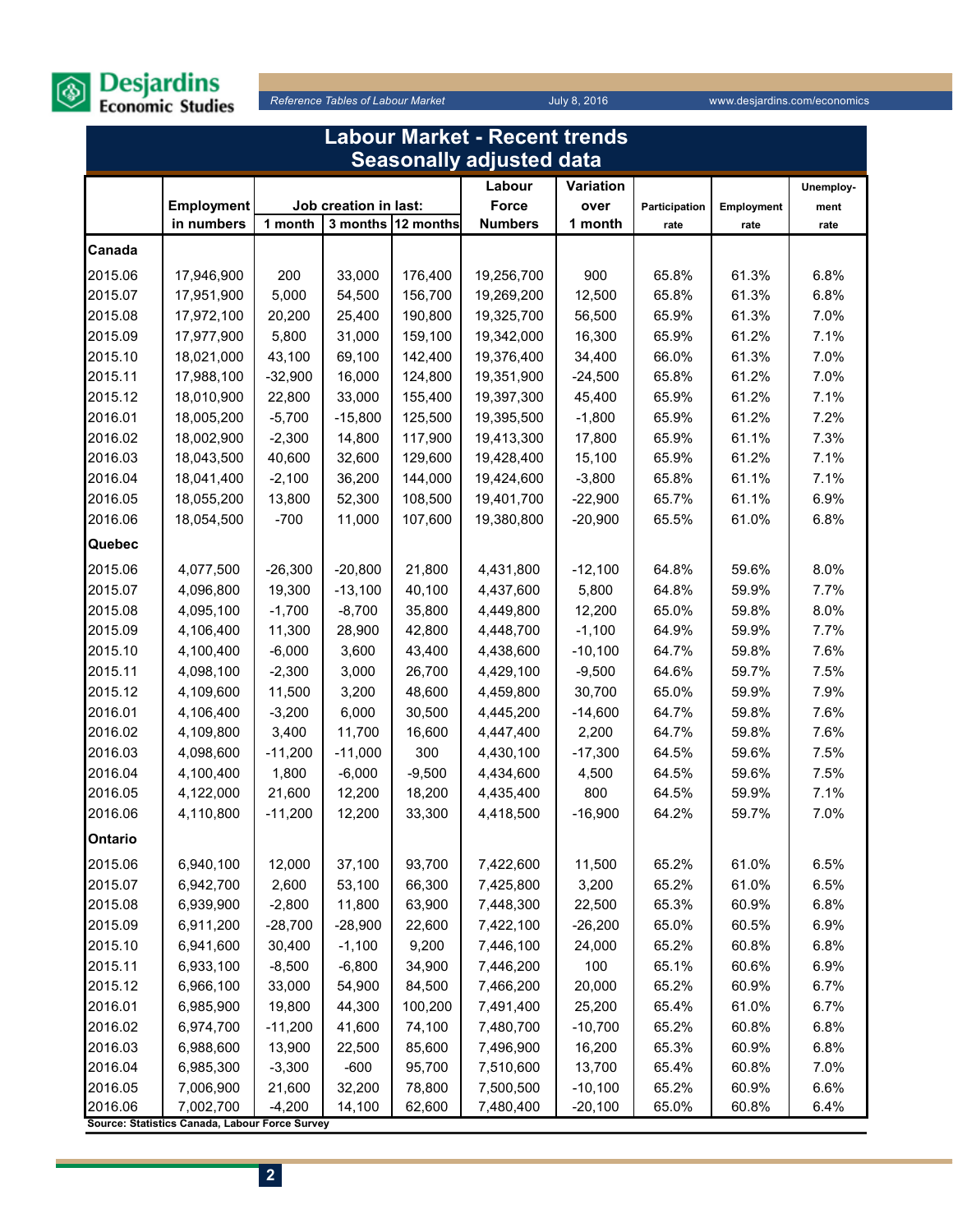*Reference Tables of Labour Market* July 8, 2016 www.desjardins.com/economics



| Cojurumo |  |                |
|----------|--|----------------|
|          |  | onomic Studies |

| <b>Other Labour Market Indicators</b>                                                              |                         |                  |                  |                  |                  |                   |  |  |  |
|----------------------------------------------------------------------------------------------------|-------------------------|------------------|------------------|------------------|------------------|-------------------|--|--|--|
| <b>SEASONALLY ADJUSTED DATA</b>                                                                    | <b>Last publication</b> |                  |                  |                  |                  | <b>Same month</b> |  |  |  |
|                                                                                                    | <b>Month</b>            | Level            | -1 MONTH         | -3 MONTHS        | -6 MONTHS        | -1 YEAR           |  |  |  |
| <b>CANADA</b>                                                                                      |                         |                  |                  |                  |                  |                   |  |  |  |
| Average weekly wages (\$)                                                                          | April                   | 1,080.43         | 1,092.47         | 1,068.47         | 1,106.82         | 1,116.58          |  |  |  |
| Average hours worked in                                                                            |                         |                  |                  |                  |                  |                   |  |  |  |
| the manufacturing sector                                                                           | April                   | 30.4             | 30.4             | 30.2             | 30.5             | 30.6              |  |  |  |
| <b>QUEBEC</b><br>Average weekly wages (\$)<br>Average hours worked in<br>the manufacturing sector  | April<br>April          | 1,002.02<br>30.1 | 1,037.88<br>30.0 | 981.69<br>30.2   | 1,027.96<br>29.9 | 1,049.89<br>30.6  |  |  |  |
| <b>ONTARIO</b><br>Average weekly wages (\$)<br>Average hours worked in<br>the manufacturing sector | April<br>April          | 1,118.51<br>30.3 | 1,114.96<br>30.3 | 1,113.63<br>30.1 | 1.130.23<br>30.7 | 1,149.46<br>30.6  |  |  |  |
| Source: Statistics Canada, Labour Force Survey                                                     |                         |                  |                  |                  |                  |                   |  |  |  |

|               | <b>Annual Data</b>                                                                                                                        |                                       |                                       |                                       |                                       |                                          |                                       |  |  |  |  |
|---------------|-------------------------------------------------------------------------------------------------------------------------------------------|---------------------------------------|---------------------------------------|---------------------------------------|---------------------------------------|------------------------------------------|---------------------------------------|--|--|--|--|
|               | Annual average                                                                                                                            | 2010                                  | 2011                                  | 2012                                  | 2013                                  | 2014                                     | 2015                                  |  |  |  |  |
|               | <b>CANADA TOTAL JOBS</b><br><b>JOB CREATION</b><br>Job growth (%)<br><b>Unemployment rate</b>                                             | 16,964,300<br>236,700<br>1.4%<br>8.1% | 17,221,000<br>256,700<br>1.5%<br>7.5% | 17,438,000<br>217,000<br>1.3%<br>7.3% | 17,691,100<br>253,100<br>1.5%<br>7.1% | 17,802,200<br>111,100<br>$0.6\%$<br>6.9% | 17,946,600<br>144,400<br>0.8%<br>6.9% |  |  |  |  |
| <b>QUEBEC</b> | <b>TOTAL JOBS</b><br><b>JOB CREATION</b><br>Job growth (%)<br><b>Unemployment rate</b>                                                    | 3,937,900<br>83,700<br>2.2%<br>8.0%   | 3,975,600<br>37,700<br>1.0%<br>7.9%   | 4,005,900<br>30,300<br>0.8%<br>7.7%   | 4,060,800<br>54,900<br>1.4%<br>7.6%   | 4,059,700<br>$-1,100$<br>$-0.0%$<br>7.7% | 4,097,000<br>37,300<br>0.9%<br>7.6%   |  |  |  |  |
|               | <b>ONTARIO TOTAL JOBS</b><br><b>JOB CREATION</b><br>Job growth (%)<br>Unemployment rate<br>Source: Statistics Canada, Labour Force Survey | 6,537,800<br>105,100<br>1.6%<br>8.7%  | 6,658,400<br>120,600<br>1.8%<br>7.9%  | 6,702,600<br>44,200<br>0.7%<br>7.9%   | 6,823,400<br>120,800<br>1.8%<br>7.6%  | 6,877,900<br>54,500<br>0.8%<br>7.3%      | 6,923,200<br>45,300<br>0.7%<br>6.8%   |  |  |  |  |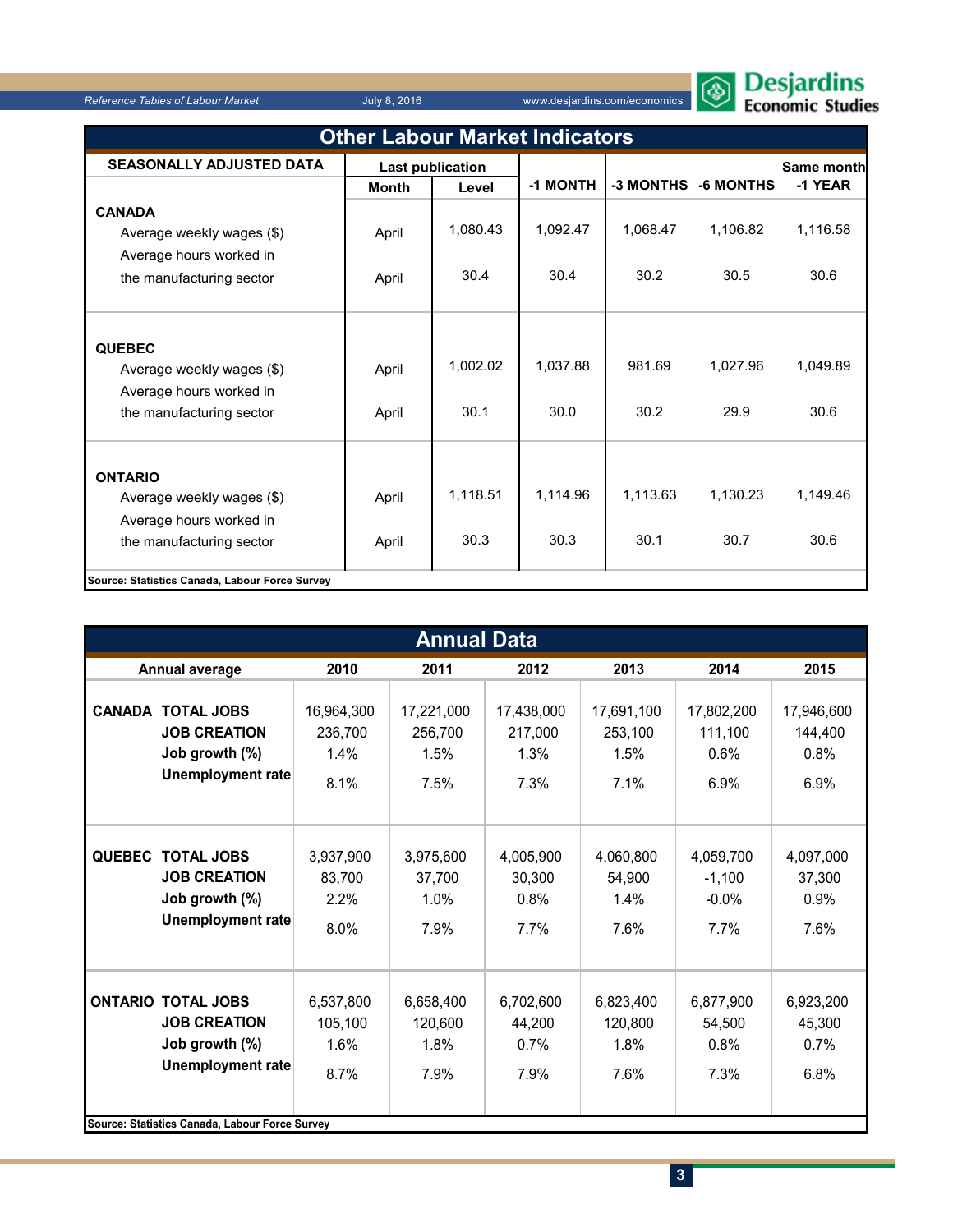

*Reference Tables of Labour Market* July 8, 2016 www.desjardins.com/economics



**2002 2003 2004 2005 2006 2007 2008 2009 2010 2011 2012 2013 2014 2015 2016** Sources: Statistics Canada and Desjardins, Economic Studies



Sources: Statistics Canada and Desjardins, Economic Studies







**5 2002 2003 2004 2005 2006 2007 2008 2009 2010 2011 2012 2013 2014 2015 2016** Sources: Statistics Canada and Desjardins, Economic Studies



Sources: Statistics Canada and Desjardins, Economic Studies



#### **CANADA – Evolution of employment**

stics Canada and Desjardins, Economic Studies